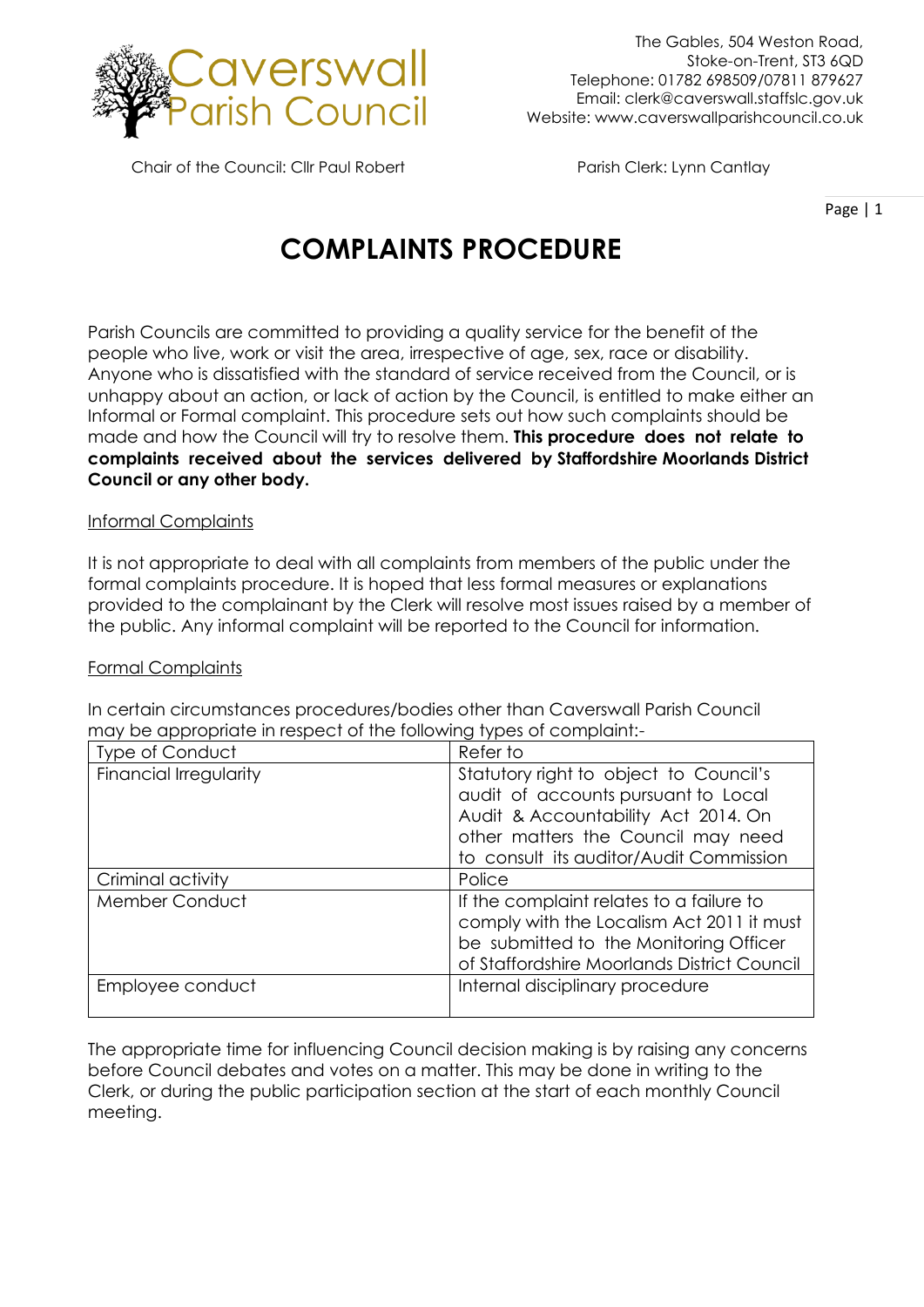

Page | 2

This procedure applies where the Council, including its employees, has:

- done something wrong
- done something it should not have done
- failed to do something it should have done
- behaved unfairly or discourteously
- not carried out a service to a recognised standard or within an acceptable timescale.

The procedure does not apply where:

- an initial complaint is a necessary part of a request for a service
- the complaint is against an individual Councillor. This is covered by the Council's Code of Conduct and such complaints should be reported to the Monitoring Officer at Staffordshire Moorlands District Council
- separate procedures exist for staff grievances, disciplinary matters and confidential reporting (whistle blowing)

## Procedure

- (a) All complaints received must be recorded. Every attempt to resolve the complaint immediately must be made.
- (b) If complaints cannot be resolved immediately, they must be formally acknowledged.
- (c) The Council will aim to provide an initial response within 10 days. Should it be deemed necessary, an investigation will be completed and a full response given within 28 days. If a CAVERSWALL PARISH COUNCIL full response cannot be given within 28 days, for example where additional outside information is required, then the acknowledgement letter should give a specific timescale.
- (d) If a complainant indicates that they would prefer not to put the complaint to the Clerk, they shall be advised to put it to the Chairman.
- (e) Where the Clerk or Chairman receive a written complaint about his or her own actions, the complaint will be forwarded to full Council.
- (f) Where a complainant is dissatisfied with the outcome of an investigation, then the complaint will be reviewed by the Officer conducting the investigation and reported to full Council for a final decision.